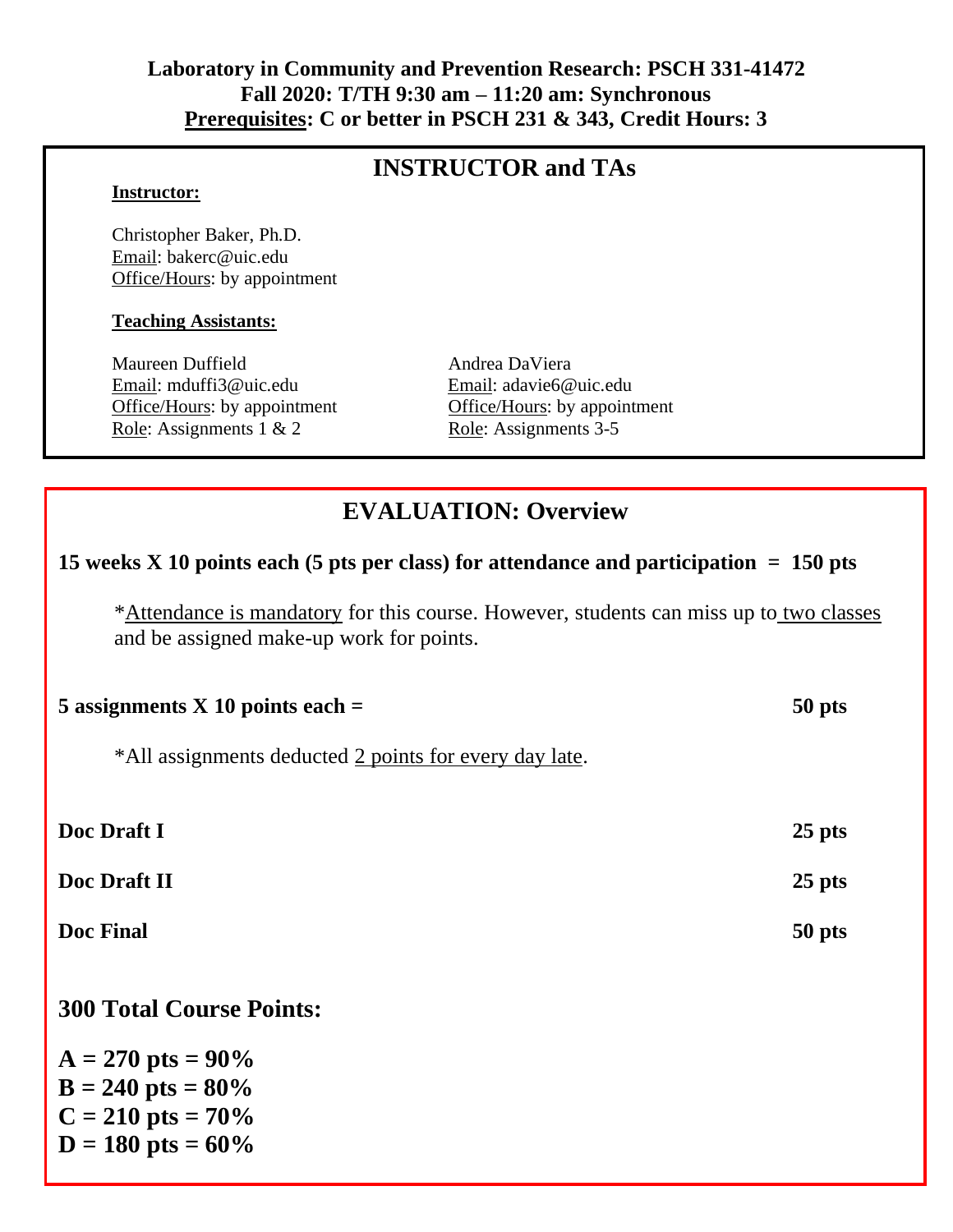# **DRC, CHEATING, COURSE INFO & BASIC RULES**

#### **Disability Services:**

UIC is committed to full inclusion and participation of people with disabilities in all aspects of university life. Students who face or anticipate disability-related barriers while at UIC should connect with the Disability Resource Center (DRC) at drc.uic.edu, or at (312) 413-2183 to create a plan for reasonable accommodations. In order to receive accommodations, students must disclose disability to the DRC, complete an interactive registration process with the DRC, and provide their course instructor with a Letter of Accommodation (LOA). Course instructors in receipt of a LOA will work with the student and the DRC to implement approved accommodations.

#### **Academic Dishonesty:**

Students will be held to the University's standards on academic dishonesty as described in the following Student Code of Conduct: http://dos.uic.edu/docs/Student%20Disciplinary%20Policy.pdf

#### **Course Material:**

All material needed for class and course assignments will be available on Blackboard.

#### **Course Description:**

The purpose of this course is to give students hands-on experience conducting research for the purpose of impacting their community with clear practical and policy implications.

#### **Basic Rules:**

- 1. Do not disrespect or distract me or anyone else.
- 2. Please indicate course number (i.e., PSCH 331) when sending emails.
- 3. Emails are permanent professional records please ensure that when you send an email that it is respectful, we will do the same.

#### **Directions for Assignments:**

You will be provided with specific directions for each assignment. All writing assignments must be typed, double-spaced, 12 pt Times New Roman font, standard margins and conform to APA formatting. All assignments are uploaded to SafeAssign on Blackboard by 9am of the due date.

#### **Note on Class Project:**

A major tenant of community psychology is to translate research into action for change. This semester we will work as a group and use these techniques to tell the story of our community's experience with a once-in-a-lifetime phenomenon.